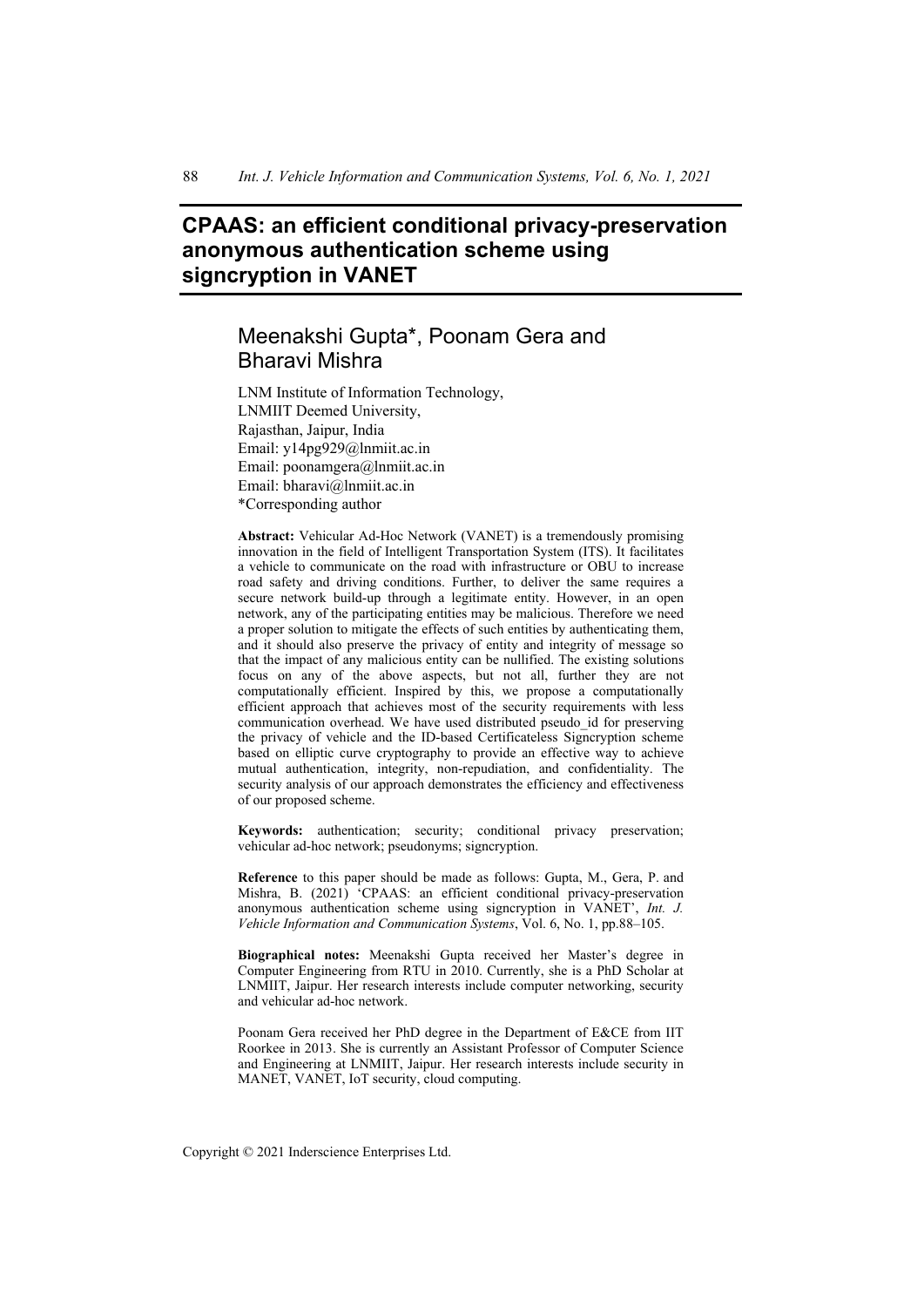Bharavi Mishra received his PhD degree in Computer Engineering from IIT BHU in 2013. He is currently an Assistant Professor of Computer Science and Engineering at the LNMIIT, Jaipur. His research interests include data mining and network security.

#### **1 Introduction**

Vehicular Ad-Hoc Networks (VANETs) is an embryonic innovation that integrates ad-hoc networks and wireless LAN (WLAN), for enhancing road security and driving conditions through inter-vehicle and intra-vehicle communication. VANET is a subgroup of a mobile ad-hoc network (MANET) in which nodes are the vehicles and free to move independently in a dynamic infrastructure. The main reason for developing an enthusiasm for VANET is due to the many services offered by it. These services fall into two categories namely safety-related services such as weather forecasting, blind curve warning, accident warning and non-safety related services like location-based services, internet access (Li and Wang, 2007).

In a typical VANET, three sorts of entities named Regional Trusted Authority (RTA), Road Side Unit (RSU) and vehicles, play essential roles. RTA is a central trusted authority that registers, authenticates and controls all the vehicles and RSUs. RTA assigns public-private key pair and certificate to RSUs and vehicles, for communication. RSUs are mounted at a critical point of the road, such as traffic light at the road intersection, parking, and so on. Vehicles are the essential entity of the VANET, and they use all the services provided by the VANET system. It is mounted with communicating devices such as Onboard Unit (OBU), location tracking device, display, GPRS, etc. OBU is a wireless communication device that uses dedicated short-range communication (DSRC) standard, which facilitates a vehicle to communicate with other vehicles (V2V) and with infrastructure (V2I) such as RSU (Li and Wang, 2007).

Unique characteristics like dynamic infrastructure and high mobility of VANETs make it susceptible to security and privacy threats, which may cause increasing malevolent attacks and service exploitations. According to the DSRC protocol, vehicle or RSU broadcasts alarm messages or real-time safety-related messages called beacons to enhance the driving experience and make driving safe. Alarm messages are sent by RSU to inform others about the already happened event on the road like car accidents. Beacons contain sensitive information of vehicles such as traffic events, location, direction, speed, real identity, current time, etc. and broadcast within the time interval of 100–300 ms. The beacons are broadcast to make aware neighboring vehicles about their presence and road condition so that drivers can avoid possible damage or choose the better route that evades traffic jam (Li and Wang, 2007). As beacons contain sensitive information like the real identity of vehicles, any illegitimate entity can track the vehicle resulting in privacy breaching. Therefore, to preserve privacy, anonymous identities called pseudonyms are preferred over real identities (Song et al., 2010). These pseudonyms help legitimate vehicles to become anonymous. However, when some severe unplanned condition like accidents and crime occurs, it requires the real identity of the vehicle to be revealed. Therefore to meet such conditions vehicle's real identity may be conditionally revealed through trusted authority, termed as conditional privacy or conditional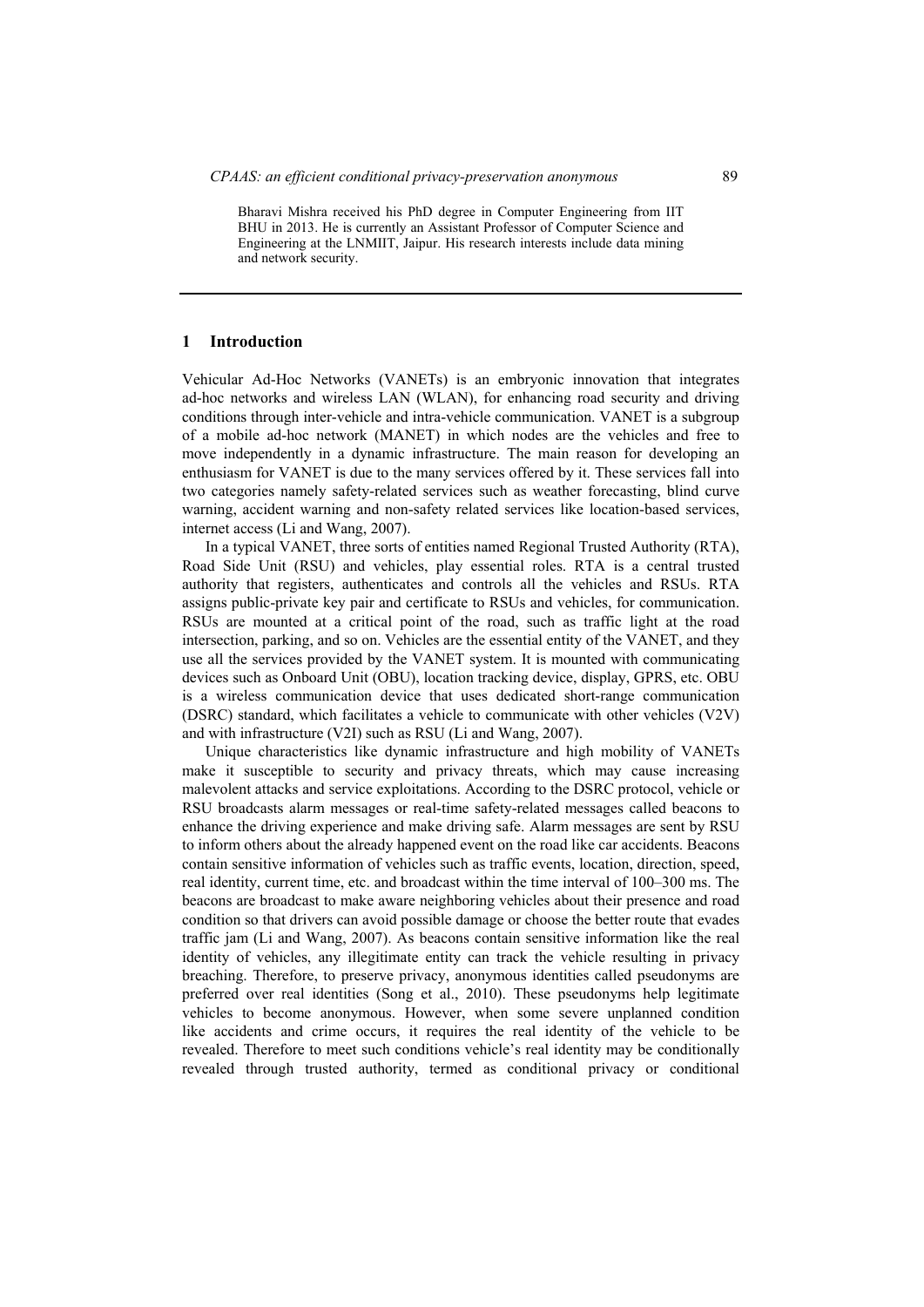anonymity. Conditional anonymity is desirable with privacy to handle unpredicted conditions in VANETs.

The insecure and open communication channel in VANET incorporates various security threats like impersonate attack, Sybil attack, etc. In VANET, any malicious node can be part of the network. These nodes impersonate as a legitimate vehicle; they may spread the false beacons, which can cause any severe damage even loss of life of a person in the vehicle. For instance, a vehicle impersonates an emergency vehicle to take benefit of a clear road. Further, a malicious node in a network may work in a collision with multiple identities and broadcast fake messages (such as false road traffic). To mitigate these attacks, we require a proper authentication mechanism which forbids a malicious node to be part of the network. Further preserving the integrity of the message may also avoid spreading the bogus or false message in the network.

In VANET, V2I messages are communicated in a simple format. An attacker can eavesdrop these messages further, resulting in active attacks such as message modification attacks, replay attacks, etc. Therefore, these messages should be encrypted to preserve them from these attacks. However, encrypting all the messages may incur a huge cost. Therefore the best approach is to encrypt a message which carries crucial information.

Conventional digital signature-then-encryption in public key infrastructure (PKI) is a well-suited way to ensure the legitimacy of a vehicle along with preserving message integrity and confidentiality. However, this approach introduces substantial communication and computational overhead (Shamir, 1984) and may not satisfy the stringent time requirement of VANET. Consequently, there is a requirement of a costeffective scheme that incorporates all security requirements with conditional privacy in VANET.

Keeping above in mind, we propose a scheme centred on ID-based signcryption cryptography (Zheng, 1997a) that ensures to achieve all the above security requirements and also has a small signature size with less communication overhead to make it costeffective. Further to ensure the privacy of vehicles conditional privacy-preserving approach is incorporated. It preserves the privacy of vehicles through pseudo\_id, making them untraceable by an attacker.

The organisation of the paper follows. Section 2 contains the existing security and privacy schemes in VANET. Section 3 presents the system components and proposes an approach. The security analysis of our approach is presented in Section 4. Performance evaluation is presented in Section 5. Section 6 presents conclusions.

### **2 Related work**

This section presents the existing schemes which ensure security and maintain the privacy with traceability of anonymous vehicles.

Raya and Hubaux (2007), Wang et al. (2008) and Lu et al. (2008) proposed PKIbased privacy-preserving authentication schemes. In these approaches, a trusted authority (TA) assigns some pseudonym identities with their corresponding certificate to each vehicle and also maintains a Certificate Revocation List (CRL). A vehicle selects a pseudo\_id with its corresponding certificate from the list and sends it to the neighboring vehicles or RSU to prove their legitimacy. Authors guarantee that their scheme ensures authentication with conditional privacy. However, in this scenario, each vehicle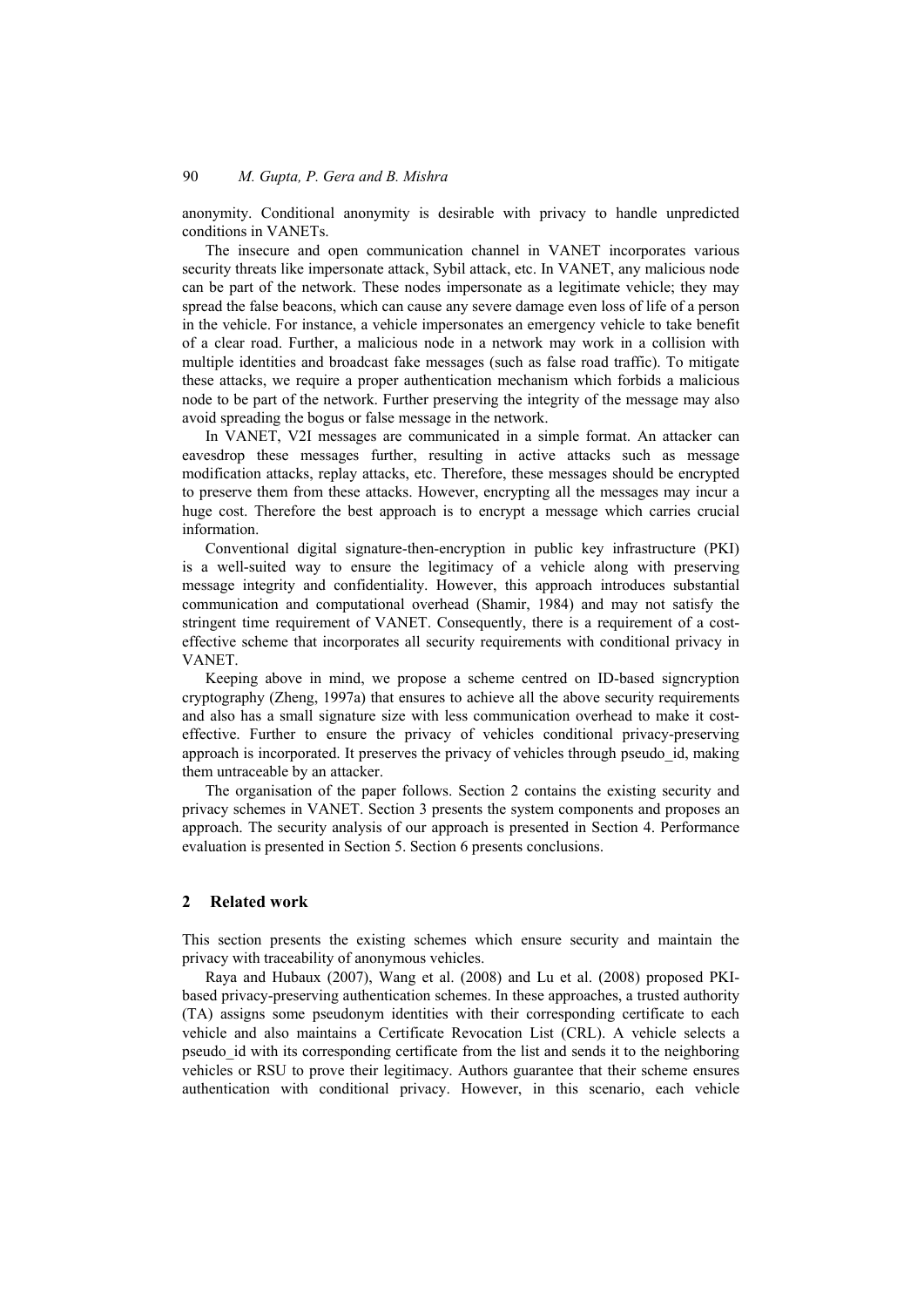broadcasts safety messages every 100–300 ms. Authenticating a large number of signatures becomes a time-consuming process that creates a traffic jam at the RSU, and maintenance of the public key certificate also incurs computational and communication overhead.

Hu et al. (2012) proposed an efficient, secure group communication scheme that replaces signature with Hash-based Message Authentication Code (HMAC) for VANET that ensures authentication, integrity, and privacy with faster verification. However, this scheme using bilinear pairing operation, which required extra computations and signature size is also extensive (more than 200 bytes). So, ID-based cryptography (Shamir, 1984) may be suitable for VANET, as this required less transmission overhead and verifying a batch of signatures within a necessary time frame.

Kamat et al. (2006) proposed identity-based security framework for VANETs. In this scheme, the requirement of ample memory space to store pseudonyms on OBU, avoids computing pseudo-identity through RSU whenever a vehicle required. RSU generates it by using the master key of Certificate Authority (CA). The authors claim that the scheme can achieve all the security aspects, including confidentiality, authentication, integrity, non-repudiation, and privacy for VANET.

Gamage et al. (2003) introduced an ID-based ring signature scheme with an anonymous signer feature with preserving privacy in VANET. However, this scheme does not ensure conditional privacy or traceability of anonymous vehicles.

Later, to achieve traceability, a group-signature-based authentication scheme has been proposed in Sampigethaya (2005), Sun et al. (2010) and Shim (2012), in which a group manager can reveal the real identity of any group member. Shim (2012) proposed an efficient Conditional Privacy-preserving Authentication Scheme (CPAS) using a pseudo-identity-based signature for securing V2I communication. This scheme performs three bilinear pairing operations for verifying a signature, but the cost of bilinear pairing function is more in comparison to other functions. Therefore, the computation cost is increased. As stated by Liu et al. (2018) modification attack can be possible in Shim's IBS scheme, i.e., the adversary can generate a new legal message by modifying a previous message.

Lo and Tsai (2016) proposed a new conditional privacy-preserving scheme based on ID-based batch signature cryptography without using bilinear pairings. The proposed approach is secure against adaptively chosen message attack and chosen cipher attack under random oracle. It is an advancement of Shim (2012) and guarantees less computation and communication overhead. For this, the authors proposed their scheme based on elliptic curve cryptography. Besides all these features, traffic-related messages are transmitted between vehicles to infrastructure, still in a simple format. Therefore, this scheme is prone to location privacy attacks.

Azees et al. (2017) proposed an Efficient Anonymous Authentication scheme with conditional Privacy-preserving (EAAP) based on bilinear pairing. In the proposed method, CA does not require to store credentials and certificates for the vehicles or RSU. They can generate their credentials on their own because of privacy. However, scheme is vulnerable to sybil attack as all the pseudonyms and its corresponding key are genereated by vehicle simultaneously. vehicles can use multiple identities at a time to launch attacks. Alongwith, the computation cost and communication overhead of the scheme is too high.

Kazemi et al. (2018) claimed that EAAP protocol is vulnerable against various security attacks, i.e. message modification attack, reply attack, and impersonation attack.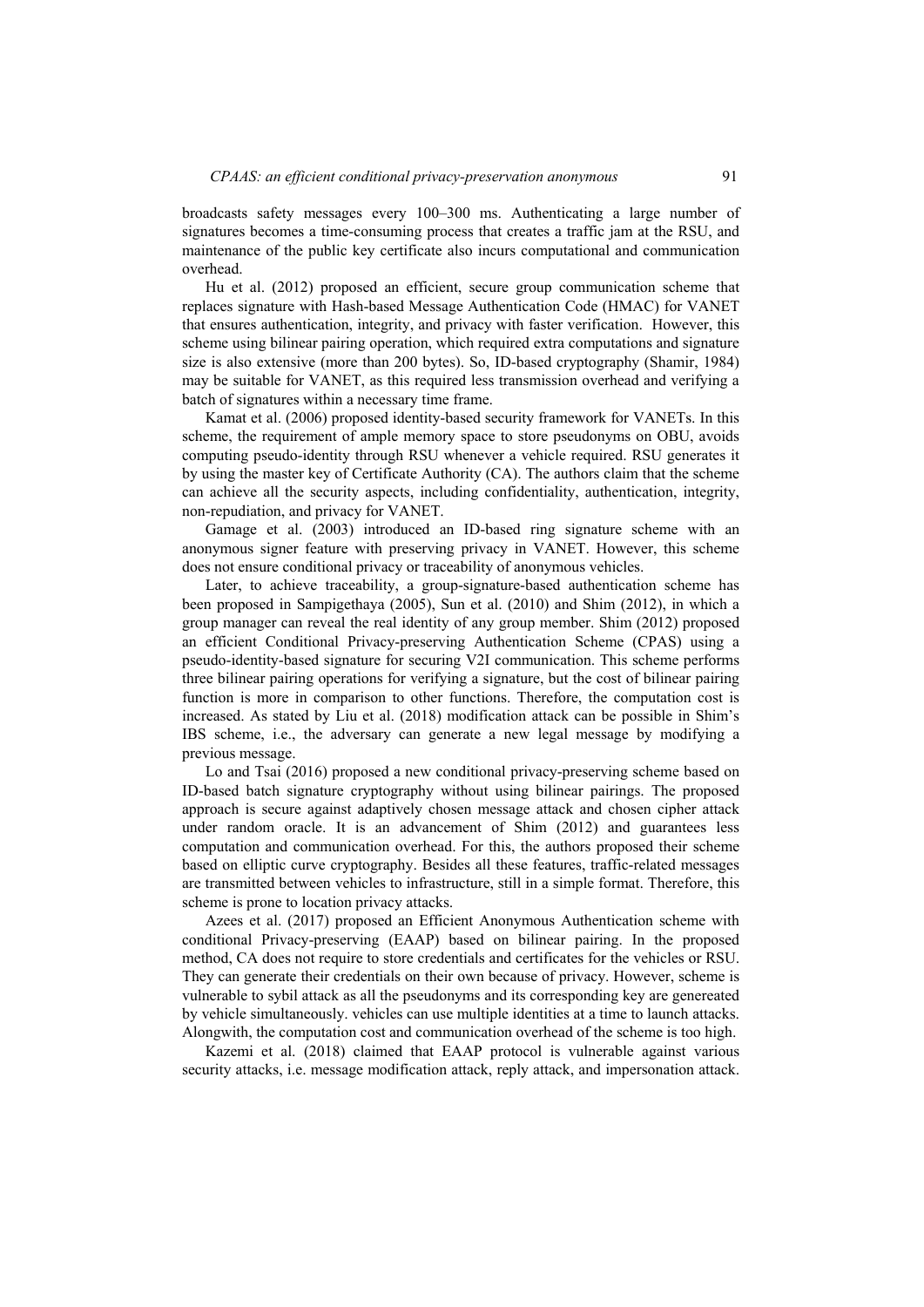The authors proposed a new authentication scheme that provides more security than EAAP without increasing computational and communication overhead.

Along with lots of advantages in the above ID-based scheme, they have a key escrow problem. Key escrow issues arise when a private key for entities is produced by the Trusted Third Party (TTP). If TTP is compromised, then the malicious entity would be able to use the vehicle's private key to breakdown the framework. Zhang et al. (2011) proposed the identity-based security system for user privacy. It is a threshold group signature-based scheme. In this, a group manager computes the aggregate master key by using the real identity of the group identity of all vehicles, and would be able to reveal the identity of any group member; the result is identity escrow problem. The proposed scheme is an efficient identity-based multi-receiver ring signcryption scheme. The limitation of this approach is, a vehicle that wishes to send a message to other vehicles used the real identity of them to compute a single identity. For this, every vehicle requires to know the identity of other vehicles. Therefore, in the proposed scheme, a vehicle's privacy would be compromised. Key escrow problem also would be possible.

Certificateless cryptography (Gamage et al., 2003) is the best solution for key escrow issues. Certificateless public-key cryptography was introduced in Al-Riyami and Paterson (2003) and Malhi and Batra (2015) to solve the complicated certificate management problem in traditional public-key cryptography and the key escrow problem in identity-based cryptography. Al-Riyami and Paterson (2003) proposed a certificateless cryptography concept. In a certificateless public key scheme, the key generation process is divided between TTP and node. First, TTP computes a key pair, called partial private key, for node. Later, node computes a random secret key and performs some cryptographic operation to concatenate partial private key and randomly chosen the secret key to compute full private key pair. However, this is not well suited for the VANETs because of its high computation cost in signature generation and verification. Owing to the highly dynamic infrastructure, there is an urgent need for a scheme with less computation cost and bandwidth.

Authentication, integrity, and confidentiality are achieved by signature and encryption, respectively. Signcryption cryptographic approach is introduced by Zheng (1997a), which combines the functionality of both digital signature and encryption in a single step. Signcryption gives guarantee for authentication, confidentiality, nonrepudiation, and integrity. As discuss in Zheng (1997b), signcryption costs 58% less in average computation time than signature-then-encryption. More work on signcryption is presented in Pradweap and Hansdah (2013); Han et al. (2014); Lu et al. (2018); Wahid and Mambo (2016) and Zhang et al. (2011). Han et al. (2014) presented a hybrid authentication protocol for VANET based on aggregate signcryption scheme. In this scheme, authors divide vehicles into public and private. Aggregate signcryption ensures the authenticity of a private vehicle with the confidentiality and integrity of the message. However, this scheme does not preserve the privacy of vehicles. Zhang et al. (2011) presented a Short Identity-based Signcryption Scheme in the Multi-PKG over the VANETs scheme. This scheme uses signcryption technique to ensure confidentiality, non-repudiation, authentication, and integrity in the system. A KGC computes public and private key for the vehicles, which may introduce key escrow problems in the network. Location privacy attack and replay attack can also be possible.

Pradweap and Hansdah (2013) proposed RSU-Aided Hybrid Architecture for Anonymous Authentication (RAHAA) in VANET, which uses a certificateless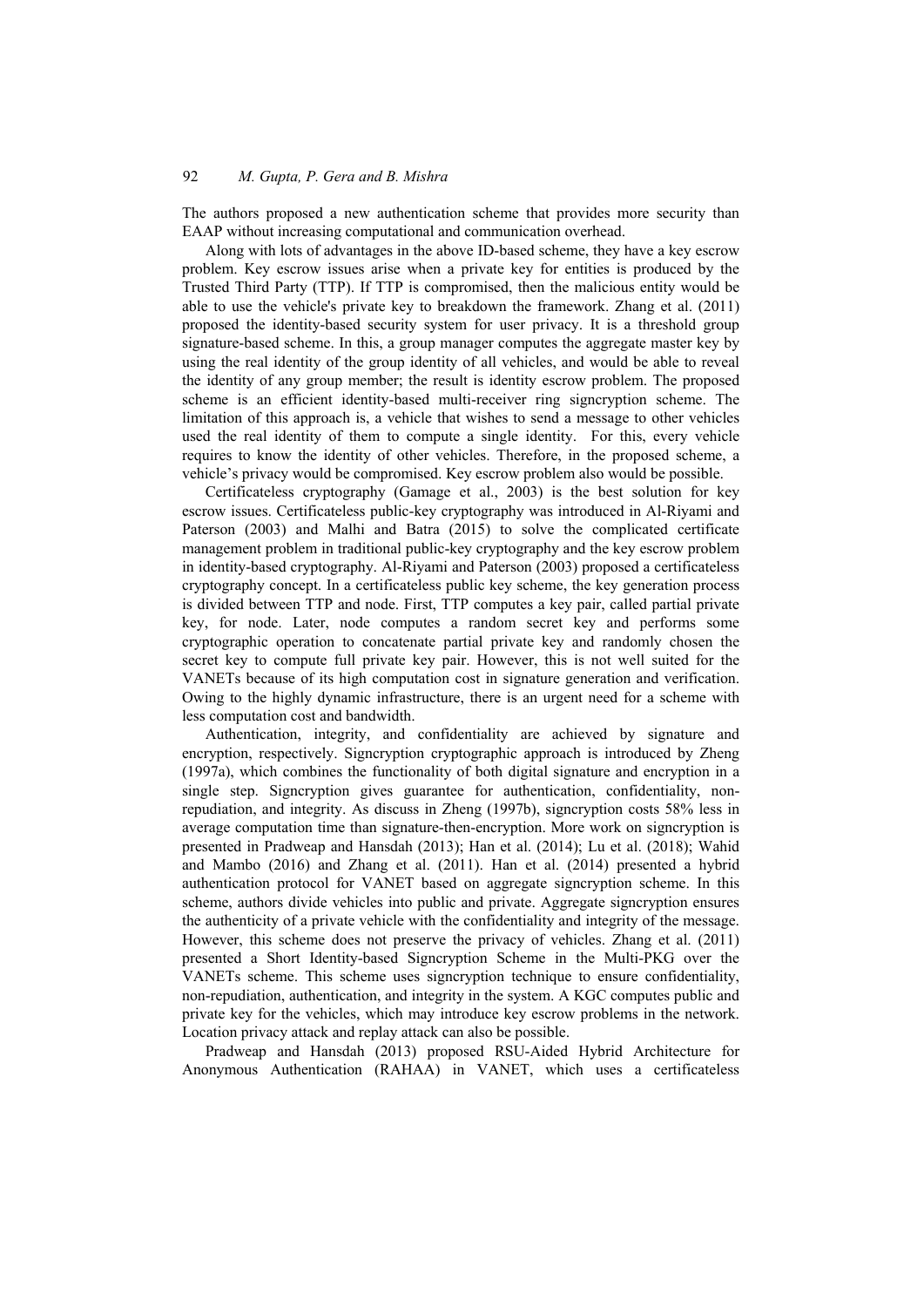signcryption scheme without pairing. In this approach, the vehicle's user uses signatures to authenticate himself. The signature's size is 192 byte, which is quite large and gives results in a high computational cost.

Lu et al. (2018) proposed a signeryption-based authentication scheme with conditional privacy preservation for VANET (SACP). This scheme requires less computational time to generate and verifies signed messages. However, this scheme can be compromised with key escrow issues as the private key for vehicles is generated by TA.

After bunches of discourse, we came at a point that, in VANET, where thousands of messages broadcasted within a second, it becomes a herculean task to verify all the signatures in time and maintain the database by a single central authority. It required less time for signature verification and small signature size to reduce computational/ communication overhead. So, there is not a solitary approach proposed yet that ensures above all discussed security requirements with conditional privacy and ensures less transmission overhead.

#### *2.1 Our contribution*

Keeping above in mind, we have proposed an efficient conditional privacy-preserving anonymous authentication scheme using signcryption. Our scheme is based on ID-based certificateless signcryption cryptography that uses the elliptic curve (Kapoor et al. 2008) proposed by Wahid and Mambo (2016), which ensures less communication overhead. This scheme combines identity-based cryptography with a certificateless and signcryption cryptography scheme to take the advantages provided by all. Identity-based cryptography eliminates the requirement of public-key certificates. Further, certificateless cryptography eliminates inherent key escrow problem and key management problem. Signcryption ensures confidentiality, authentication, integrity, and non-repudiation. Additionally, for preserving privacy and unlinkability, we require RSU to generate pseudo-id for a limited time period for the vehicle whenever it come in the range of RSU, or a vehicle wants to change their pseudo id. So, there is no need to have ample memory space at OBU and all pseudonyms will be valid for a small time frame. After timer expires pseudo-id will become invalid and cannot be used. The generation of random pseudo-id ensures that vehicles always use a single pseudonym for communication thus reduces the probability of Sybil attack. Our scheme also provides privacy with traceability at RTA which retains mapping between real identity and pseudo\_id This ensures traceability of a misbehaving vehicle, if required.

### **3 Proposed scheme: an efficient conditional privacy-preservation anonymous authentication scheme using signcryption**

This section represents system components and assumptions for the proposed approach. Later, proposed model is discussed.

#### *3.1 System components and assumption*

We considered three building blocks for the network: RTA, RSU, and vehicles. All vehicles need to be registered with the Regional Trusted Authority (RTA) during the registration process. RTA computes initial credentials for vehicles, by the vehicle's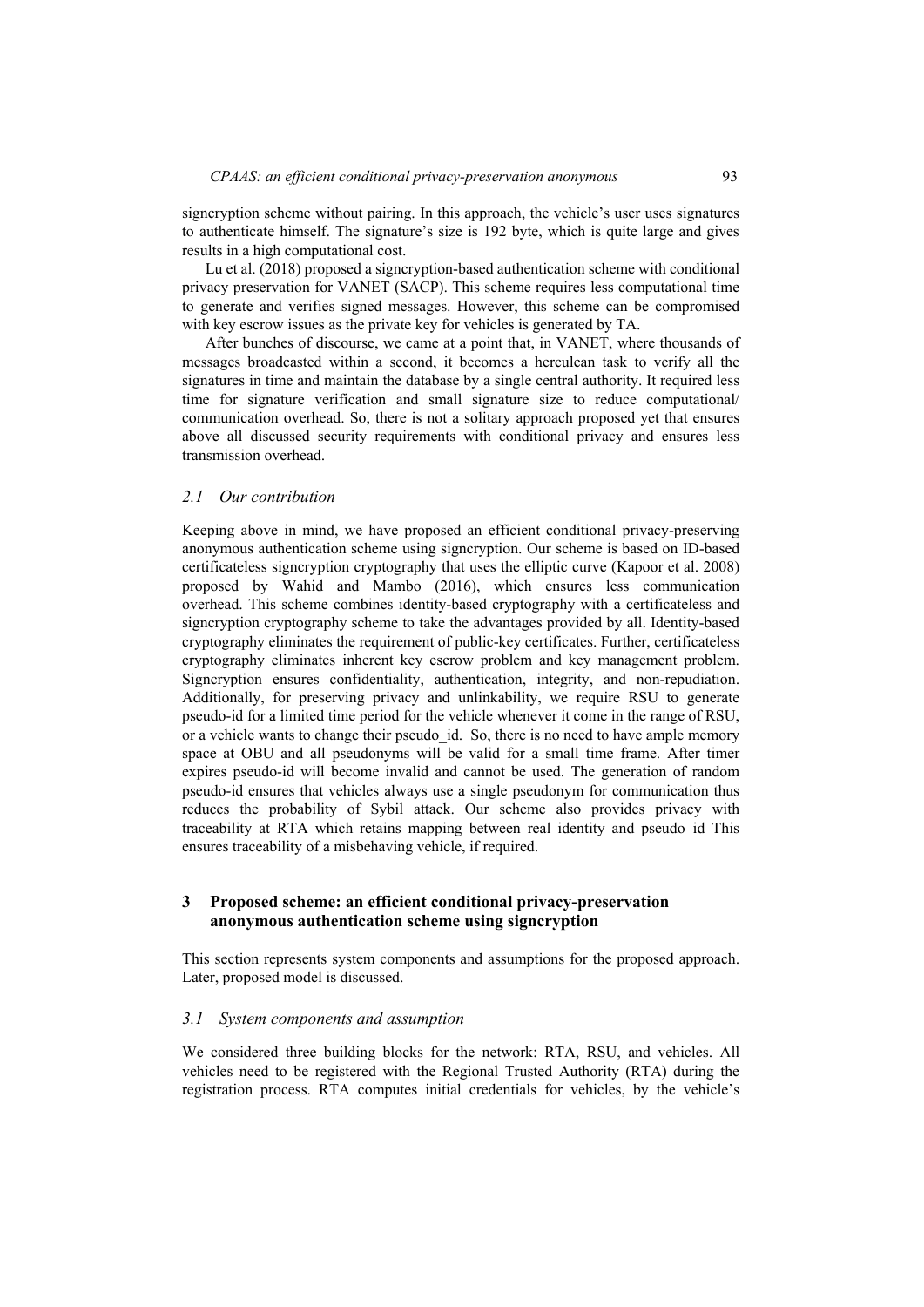unique identity along with corresponding partial public-private key pair. It stores all initial credentials, global public parameters into the vehicle's OBU, over a secure channel. OBU is a tamper-proof device that is used to store vehicle's credentials and assumes that physical extraction of the information from it is impossible. After the registration, vehicles become part of the VANET and able to communicate with each other or with RSU.

RSU is the backbone of the proposed system. RSU has a stronger computational capability with broad communication area compare to vehicles. RTA produces a partial private key and partial public key for RSU. Here, we assume RSU's communication range is around 1 km whereas vehicle communication range is 300m. In our model, RSUs are responsible for assigning temporary credentials to the vehicles. We divide RSUs into two categories. Firstly, LRSU (Local RSU), where the vehicle verifies itself first and gets a pseudonym before starting communication. Second, RRSU (Remote RSU), all other RSUs except LRSU, are called RRSU. Here, we assume that both RTA and RSUs are fully trusted and can't be compromised. All the used notations are listed in Table 1.

| <b>Notations</b> | Descriptions                                     |
|------------------|--------------------------------------------------|
| <b>RTA</b>       | Regional trusted authority                       |
| <b>RSU</b>       | Roadside unit                                    |
| $V_i$            | Vehicle i                                        |
| $F_q$            | The finite field over a large prime order of $q$ |

Table 1 Notations and their description

# *3.2 Proposed scheme*

We divide our scheme into seven stages: a detailed description of each stage is given next.

# *3.2.1 System\_Setup*

In this phase, RTA selects all elliptic curve parameters. RTA also chooses a random number  $MSK \in Z_q$  and computes  $P_{pub} = MSK.P$ , where MSK,  $P_{pub}$  is the master secret key and master public key of RTA, respectively. After computing all parameters, RTA keeps MSK secret and publishes all parameters  $(Fq, P, H_0, H_1, H_2, H_3, E/F_a, P_{sub})$ globally.

# *3.2.2 Set\_Secret\_Key*

At this step, vehicle picks a random number  $x_i \in Z_q$  and computes  $VID_i = x_i.P$ . Here,  $x_i$ is the vehicle's secret value, and  $VID<sub>i</sub>$  is the public key for vehicle *i*.

# *3.2.3 Registration\_and\_Partial\_Private\_Key\_Extraction*

In the registration process, a vehicle submits their vehicle number and  $VID<sub>i</sub>$  to the RTA as a unique identity. RTA verify and computes real identity RIDi by using them. Next,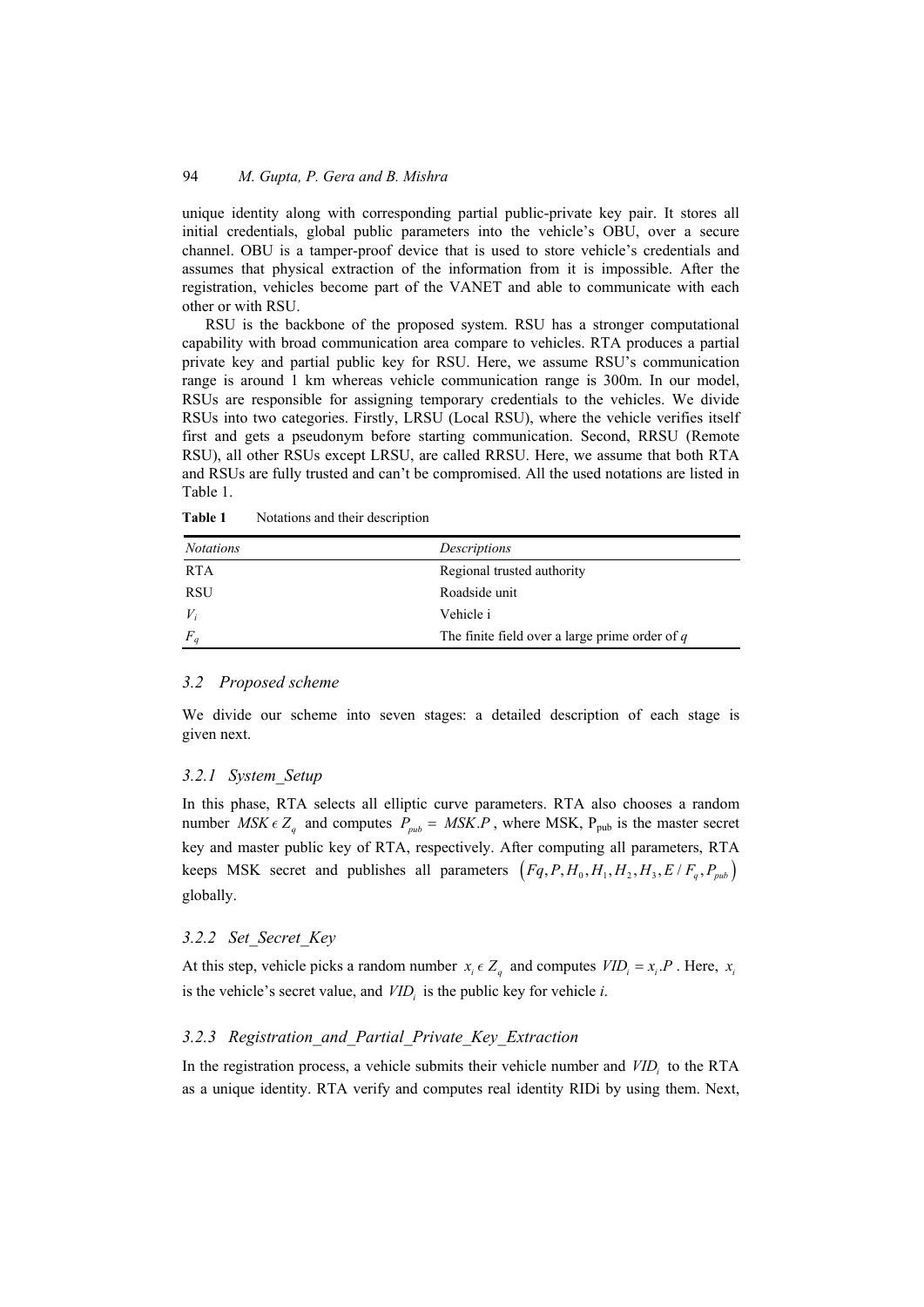RTA chooses a random number  $r_i \in Z_a$  and computes  $R_i = r_i \cdot P$  along with it find  $H_1(RID_i, R_i)$  and computes the partial private key for  $V_i$ .

$$
pp_i = r_i + MSK.H_1(VID_i, R_i) \mod q
$$

Here,  $pp_i$  and  $R_i$  are the partial private key and partial public key respectively for vehicle '*i*.' RTA store  $RID_i$ ,  $R_i$ ,  $pp_i$ ,  $H_1(RID_i, R_i)$  to vehicle's OBU, over a secure channel. Simultaneously, RTA sends  $H_1(RID_i, R_i)$  to LRSU, by encrypting public key of LRSU. RTA also maintains a database for future references, which contains the vehicle's number and their corresponding  $H_1(RID_i, R_i)$ .

### *3.2.4 Set\_Full\_Private\_key*

It is run by vehicle to compute full private key pair  $\langle pp_i, x_i \rangle$  and public key  $\langle R_i, VID_i \rangle$ .

#### *3.2.5 Pseudonym\_Gen*

In the proposed approach, a vehicle use pseudo id for anonymous communication and this pseudo\_id is updated by the RSU.

When a vehicle enters in the network first time, it verifies itself with the LRSU by sending  $H(RID_i, R_i)$ , and *TS<sub>i</sub>* (timestamp) encrypted with public key of LRSU. TS<sub>i</sub> is the timestamp that attached to the request to evade a replay attack. Now, LRSU decrypts it and check the similar entry in its database, the vehicle is valid if there is a match found. Then, LRSU computes pseudo id and its corresponding partial public and private key  $(pp_i, R_i)$  and sends it to the vehicle, encrypted by the vehicle's public key. Table 2 presents the pseudonym format computed by LRSU:

$$
PID_{i,1} = \left(H\left(RID_i, R_i\right)\middle\|LRSU \_ID_r\middle\| random \_no \mid 1\,TTL\right)
$$

Here, *LRSU ID<sub>r</sub>* represents the identity of LRSU and TTL (time to live) defines time in which a vehicle's pseudonyms is valid, as time expired, pseudonyms become invalid. After computing pseudonym, LRSU encrypts it with its private key and sends to the particular vehicle. At vehicle side, it decrypts it with the public key of LRSU. Also, LRSU sends  $H(RID_i, R_i)$  and  $H(PID_{i,1})$  to the RTA for traceability purposes. RTA makes an entry of  $H(PID_{i-1})$  along with vehicle's previous entries into their database. Vehicle has to refresh with new pseudonyms before TTL expires. In many circumstances, if a vehicle becomes unable to update pseudonyms, it again verifies himself to give  $H_1(RID_i, R_i)$  and  $LRSU \_ID_r$ , encrypted with public key of RRSUs. Now, RRSU decrypts it and sends  $H_1(RID_i, R_i)$ , encrypt to the public key of LRSU, to verifying it. After getting a positive response, RRSU accepts the request to generate a new pseudonym. LRSU maintains a database with  $H(RID_i, R_i)$ ,  $H(PID_{i-1})$  entries and each entry is encrypted with public key of LRSUs.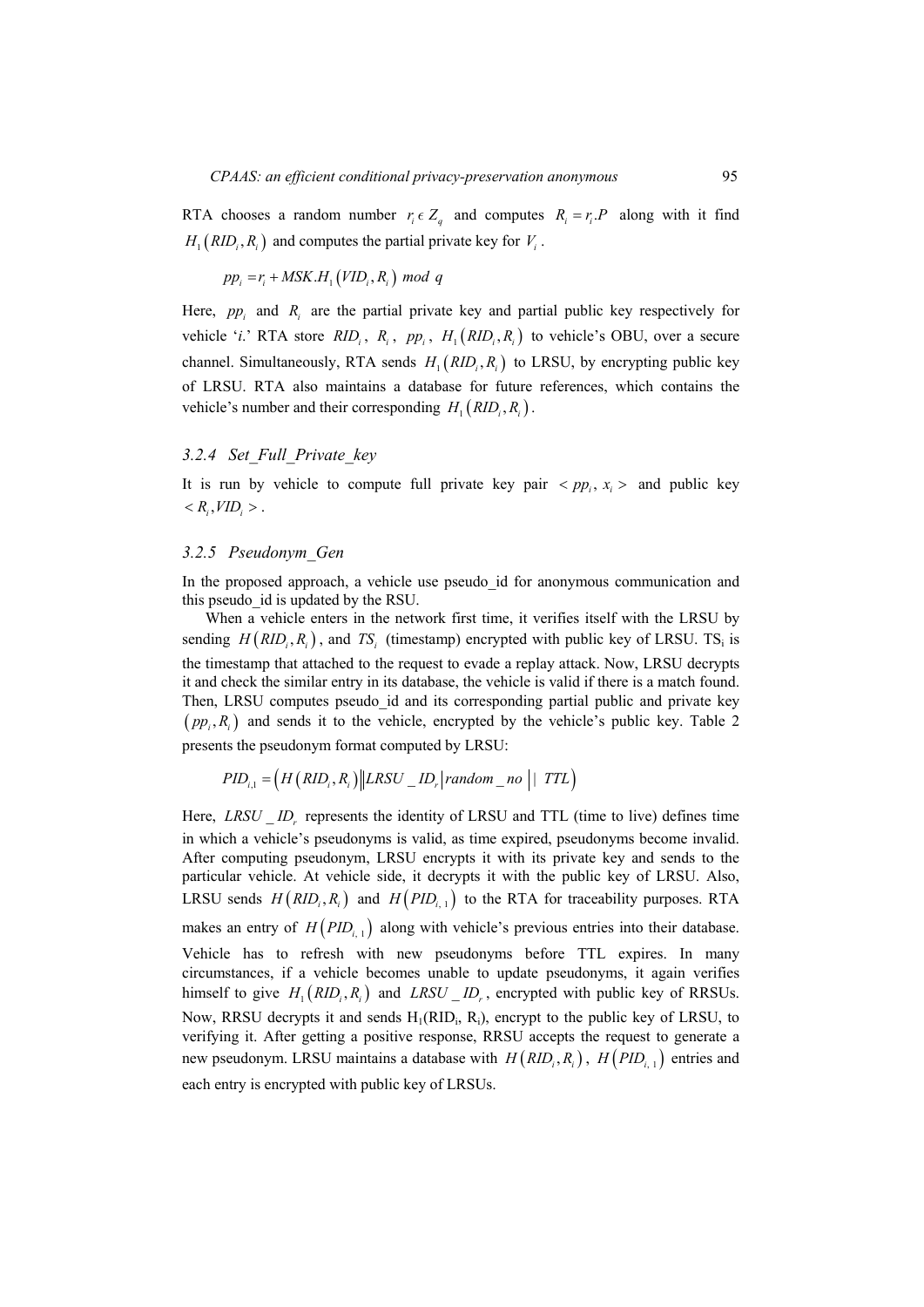**Table 2** Pseudonyms format

| $H(RID_i, R_i)$ | $LRSU$ ID <sub>r</sub> | random no | TTL    |
|-----------------|------------------------|-----------|--------|
| 32 Bytes        | 10 Bytes               | 2 Byte    | 1 Byte |

# *3.2.6 Signcryption*

Whenever a vehicle wants to update its pseudo\_id, it sends a signcrypted message request to RRSU. For that, it choose a random number  $I_i \in [1, 2, 3, \ldots (q-1)]$ , and computes  $A = I_i P$ .

- $\bullet$   $Y_r = R_r + H_1(VID_r, R_r) P_{mb}$ . Here,  $Y_r$  is the partial public key
- $SK = H_2(I_i. (Y_r + VID_r), A, VID_r, R_r)$ .
- $C = E_{\text{sw}}(M)$

• 
$$
S = \left( \left( pp_i + I_i.H_3\left(M, PID_{i,j,}TS_i\right) + x_i.H_3\left(M, PID_{i,j,}TS_i\right) \right) \mod q \right)
$$

So, signcrypted signature is  $\Sigma = (C, S, A)$ . Now, Vehicle send signcrypted message  $(\Sigma, PID_{i,i}, TS_{i})$  to RRSU, encrypted with public key of RRSU.

### *3.2.7 UnSigncryption*

In this phase, RRSU authenticates a vehicle to verify the received message. RRSU decrypt it and ensure the validity of  $TS_i$ , if it is valid, then RRSU first computes the secret key for decrypting ciphertext C:

- $\bullet$   $SK = H_2((pp_+ + x_*)A, A, VID_*, R_*)$
- $M = D_{SK}(C)$ . Now, RRSU verifies signature S.
- $\bullet$   $Y_i = R_i + H_1(VID_i, R_i) . P_{pub}$
- Now, If the following condition holds, RSU accept a request to change pseudonyms

• 
$$
S'.P = Y_i + A.H_3(M, PID_{i,j}, TS_i) + VIDi.H_3(M, PID_{i,j}, TS_i)
$$
  
\n
$$
S = (pp_i + I_iH_3(M, PID_{i,j}, TS_i) + x_i.H_3(M, PID_{i,j}, TS_i)).P
$$
\n
$$
= (ppi.P + I_i.PH_3(M, PID_{i,j}, TS_i) + x_i.PH_3(M, PID_{i,j}, TS_i))
$$
\n(1)

Where,

$$
pp_{i}.P = (r_{i} + MSK.H_{1}(VID_{i}, R_{i})).P
$$
  
=  $(r_{i}.P + MSK.H_{1}(VID_{i}, R_{i}).P)$   
=  $(R_{i} + H_{1}(VID_{i}, R_{i}).P_{pub})Yi$  (2)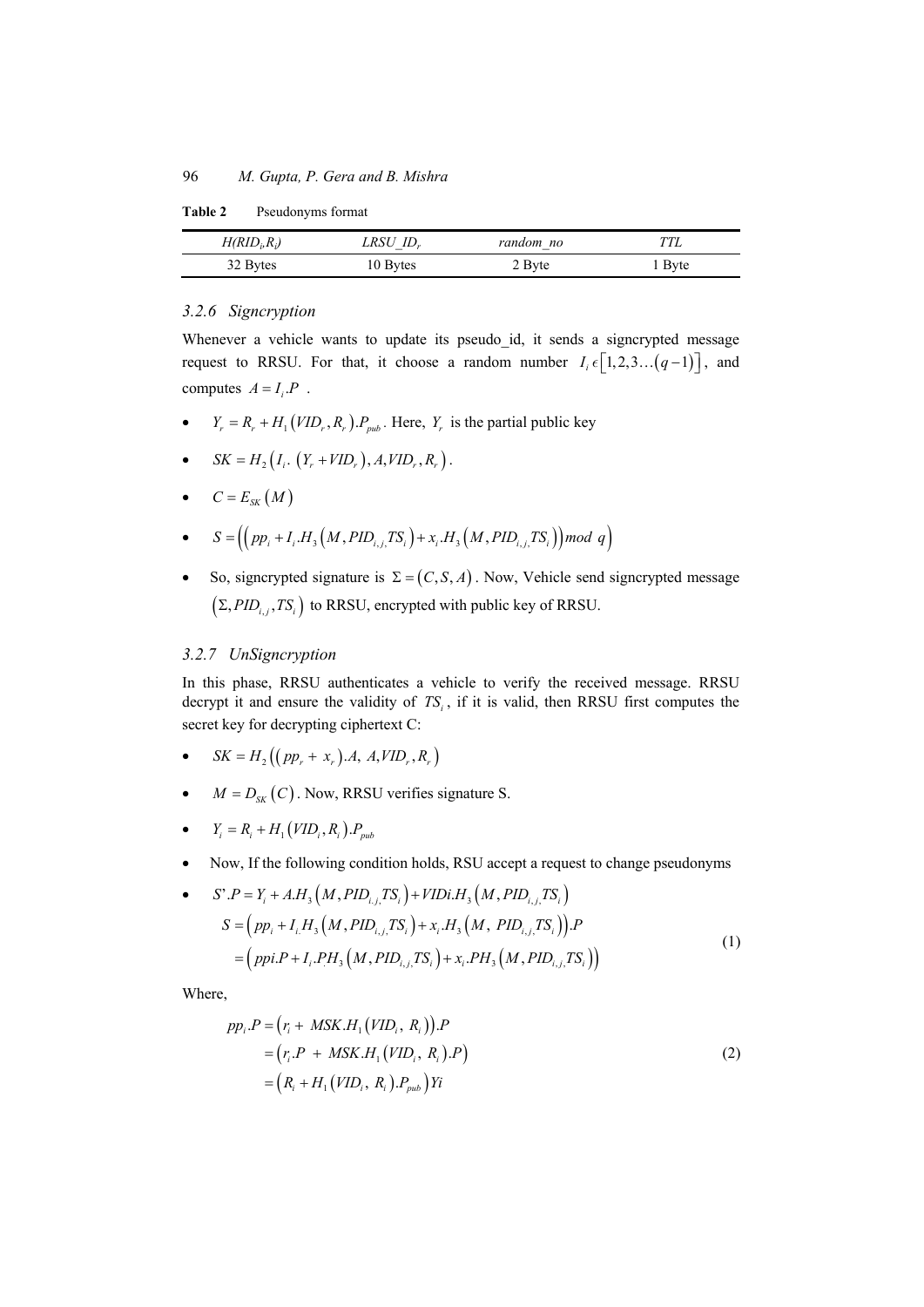Now, put value of " $pp_i P$ " from equation (2) to equation (1)

$$
S = Y_i + A.H_3(M, PID_{i,j,} TS_i) + VID_i.H_3(M, PID_{i,j,} TS_i))
$$

- Otherwise, rejects and gives an error.
- Afterward, RRSU computes pseudo id for the authenticate vehicle.

$$
PID_{i,j} = \left(H\left(PID_{i,1}\right) \parallel RSU \_ID_r \parallel random\_no \parallel TTL\right).
$$

For e.g.  $RSU_2$  computes

$$
PID_{i,2} = (H(PID_{i,1}) || RSU \_ID_2 || random \_no || TTL)
$$

 $RSU_n$  computes:

$$
PID_{i,n} = \left(H\left( PID_{i,1} \right) \middle\| RSU\_ID_{n} \middle\| random\_no \parallel TTL \right).
$$

### *3.3 Correctness analysis*

At this point, we analysed the correctness of the ID-based certificateless signcryption authentication scheme. The correctness of approach can be analysed by examining the equality of the following equation

The equation  $SK = H_2(I_i(Y_r + VID_r), A, VID_r, R_r)$  at sender side and  $SK = H_2((pp_r + x_r)A,$  $(A, VID_r, R_r)$  at receiver side must be equal. This means that,  $I_i$ .  $(Y_r + VID_r)$ ; moreover,  $(pp_r + x_r) \cdot A$  ' must be similar.

We know,

$$
A = I_i.P
$$
  
\n
$$
pp_r = r_r + MSK.H_1(VIDr, R_r) .
$$
  
\n
$$
Y_r = R_r + H_1(VIDr, R_r).P_{pub}
$$

Now,

$$
(pp_r + x_r).A' = (r_r + MSK.H_1(VIDr, R_r) + x_r).Ii.P
$$
  
=  $I_i (r_r.P + MSK.H_1(VIDr, R_r).P + x_r.P)$   
=  $I_i (R_r + H_1(VIDr, R_r).P_{pub} + VIDr)$   
=  $I_i (Y_r + VIDr)$ 

#### **4 Security analysis of the proposed approach**

Security of public-private key pair relies on the elliptic curve discrete logarithm problem. Partial public key  $Y_i = R_i + H_1(VID_i, R_i)P_{sub} = pp_i.P$ , where  $VID_i, R_i$  and *P*, are a point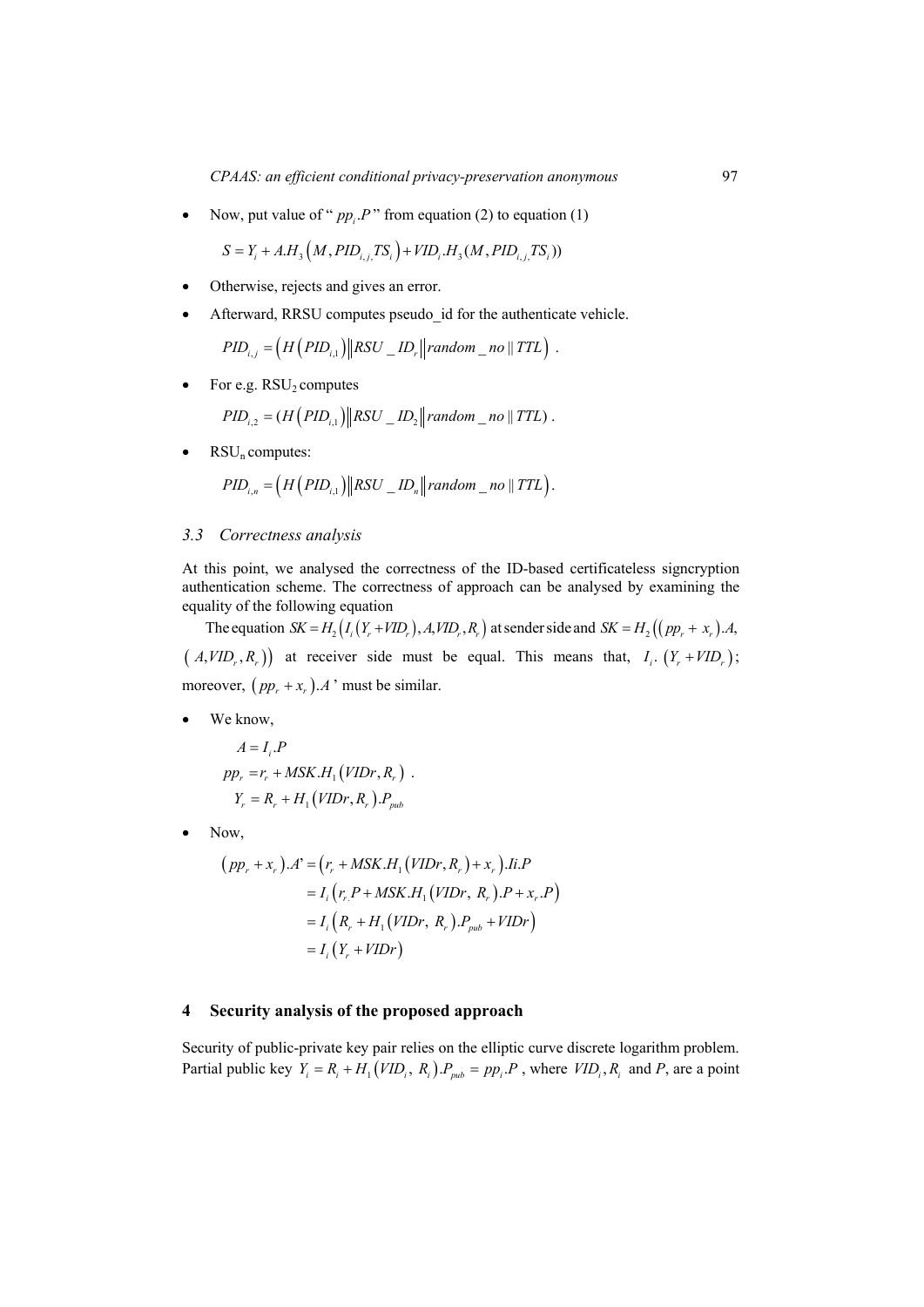on the elliptic curve over a finite field and *pp* is a quite large integer value. It is feasible to compute the value of  $Y_i$  if a value of  $pp_i$  and  $P$  is given. On the other side, it is infeasible to compute partial private key  $pp_i$  even if  $Y_i$  and  $P$  are given, where  $P$  is the generator of the group. In the same way, if secret key  $x_i \in Z_a$  and *P* are given, it will be possible to find a value of public key *VID<sub>i</sub>*. However, it is difficult to compute the value of  $x_i$ , even if the value of  $VID_i$  and  $P$  are given. In this way, it is hard to compute the private key of the vehicles. Our scheme confirms confidentiality, privacy, integrity, authentication, non-repudiation, in one stroke.

# *4.1 Proof for authentication*

In VANETs, two types of authentication are required, namely, message authentication and user authentication. Message authentication ensures that messages sent by a genuine person. In proposed system, a vehicle signed message with their private key  $(pp_i, x_i)$ and send a signature  $S = (pp_i + I_i.H_i(M, PID_{i,i}TS_i) + x_i.H_i(M, PID_{i,i}TS_i))$  to the RSU. After receiving a signature, the RSU verifies the message by using signature *S*. If  $S.P = S'.P = Y_i + A.H_3(M, PID_i, TS_i) + VIDi.H_3(M, PID_i, TS_i)$  is held, this will ensure that the data comes from an authenticated vehicle. Entity authentication ensures that only authenticated vehicles can access the network. In propose approach, LRSU can authenticate a vehicle through  $H(RID_i, R_i)$  and signature *S*.

# *4.2 Poorf of integrity*

In our scheme, RSU can confirms integrity of message by computing signature  $S = (pp_i + I_i.H_3(M, PID_i, TS_i) + x_i.H_3(M, PID_i, TS_i)).$  Suppose that if an attacker changed the ciphertext from C to C1 and sent to RSU. Now, RSU computes SK to decrypt ciphertext C1 to get a message 'M1'. This 'M1' differs from the original message. After getting M1, RSU computes  $S' . P = Y_i + A.H_3(M1, PID_{i,j}TS_i)$ *VIDi*  $H_3(M1, PID_{i}$ ,  $TS_i$  to get signature *S* of vehicle. As a result, computed *S*<sup>'</sup> is not similar to the vehicle's signature. Therefore, the proposed scheme gives guarantees to the integrity of messages.

### *4.3 Proof of privacy*

Our proposed scheme uses distributed pseudonyms to preserves the privacy of a vehicle. Distributed pseudonyms mean a vehicle's pseudonyms are updated periodically whenever it comes in the range of a new RSU' autonomous network.

### *4.4 Proof of confidentiality*

The proposed scheme guarantees the confidentiality of message which is communicated between RSU and vehicles. An attacker will not be successful in accessing the message even if he knows the key SK. Suppose that an attacker tries to obtain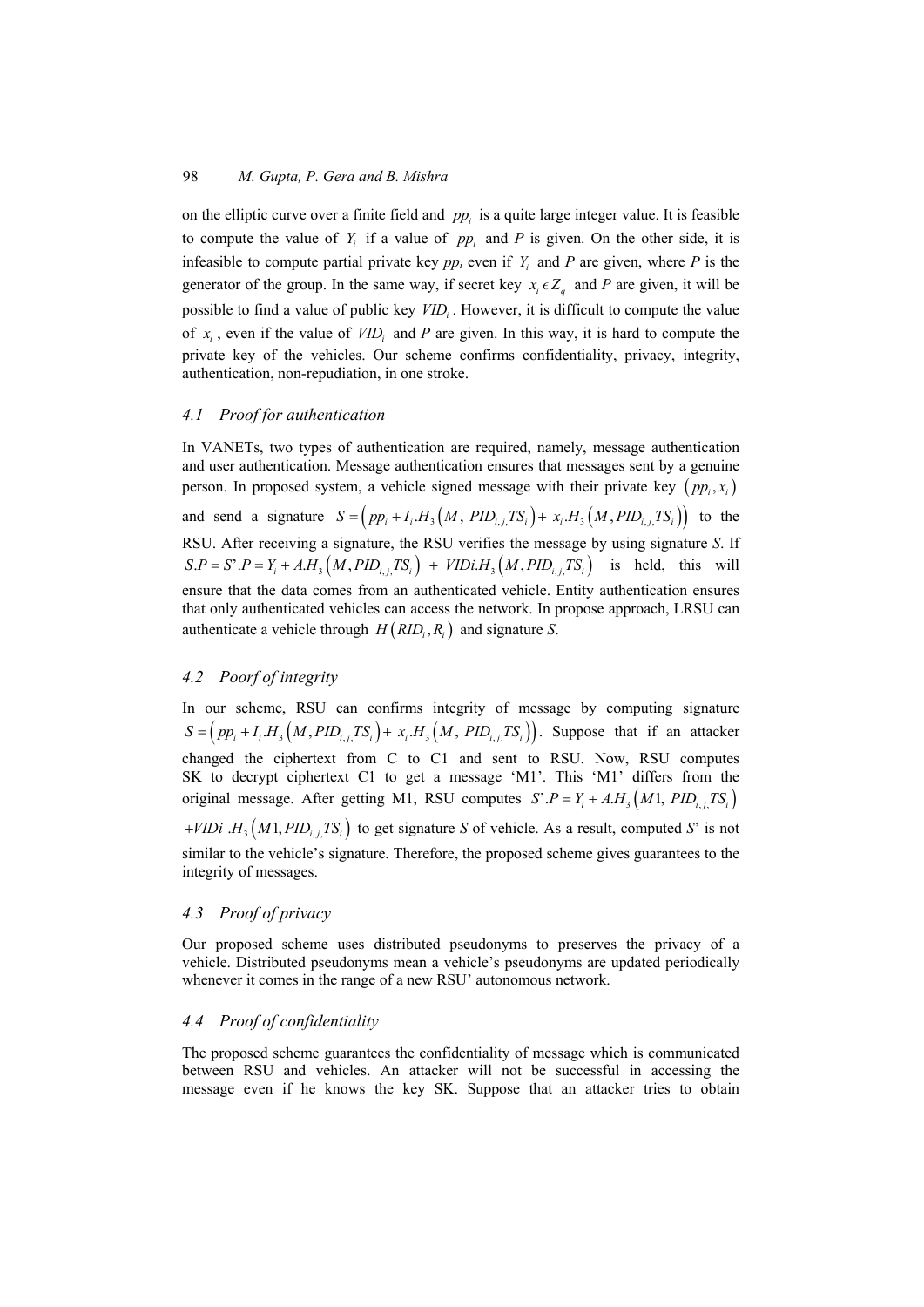#### *4.5 Proof of unlinkability*

Unlinkability ensures that an attacker is not able to link the identity of a vehicle. Unlinkability is achieved through distributed pseudonyms which an individual vehicle has different and independent identities and vehicle uses these identities in different time intervals to send messages. So, it becomes infeasible for a malicious entity to link them*.* 

# *4.6 Proof of non-repudiation*

In the proposed scheme, vehicles cannot deny after sending a message. RSU can verify it by examine the signature  $S = (pp_i + I_iH_3(M, PID_i, TS_i) + x_iH_3(M, PID_i, TS_i)),$ which is signed by the vehicle's private key. So non-repudiation can be achieved.

#### *4.7 Proof of traceability*

Traceability ensures that an RTA can trace the mapping between real identity and pseudonym identity of misbehaving vehicles.

Suppose an RSU finds that a particular vehicle sends a piece of bogus and misleading information, then it sends the vehicle's pseudo\_id to the RTA. Now, RTA recovers the real identity of the vehicle as follows: Firstly, RTA extract  $H(PID_{i,1})$  from the  $PID_{i,j}$ .

Then, search the similar match in his database if a similar entry found then RTA extract vehicle no and  $H(RID_i, R_i)$ . RTA makes its credentials entry in the revocation list. Table 3 represents the comparative study of security requirements b/w propose an approach and existing approaches.

| <b>Schemes</b>                                                                             |            |            | Authentication Privacy Confidentiality Integrity |                | $Non-$<br>repudiation | Traceability |
|--------------------------------------------------------------------------------------------|------------|------------|--------------------------------------------------|----------------|-----------------------|--------------|
| $ECPP$ (Lu et al.,<br>2008)                                                                | <b>Yes</b> | <b>Yes</b> | N <sub>0</sub>                                   | No             | No'                   | Yes          |
| A short identity-<br>based signeryption<br>scheme in multi-<br>PKG (Zhang et al.,<br>2011) | Yes        | Yes        | Yes                                              | Yes            | Yes                   | Yes          |
| An identity-based<br>security system for<br>user-privacy (Sun<br>et al., $2010$ )          | Yes        | No         | Yes                                              | N <sub>0</sub> | Yes                   | Yes          |

Table 3 Comparative study of security requirements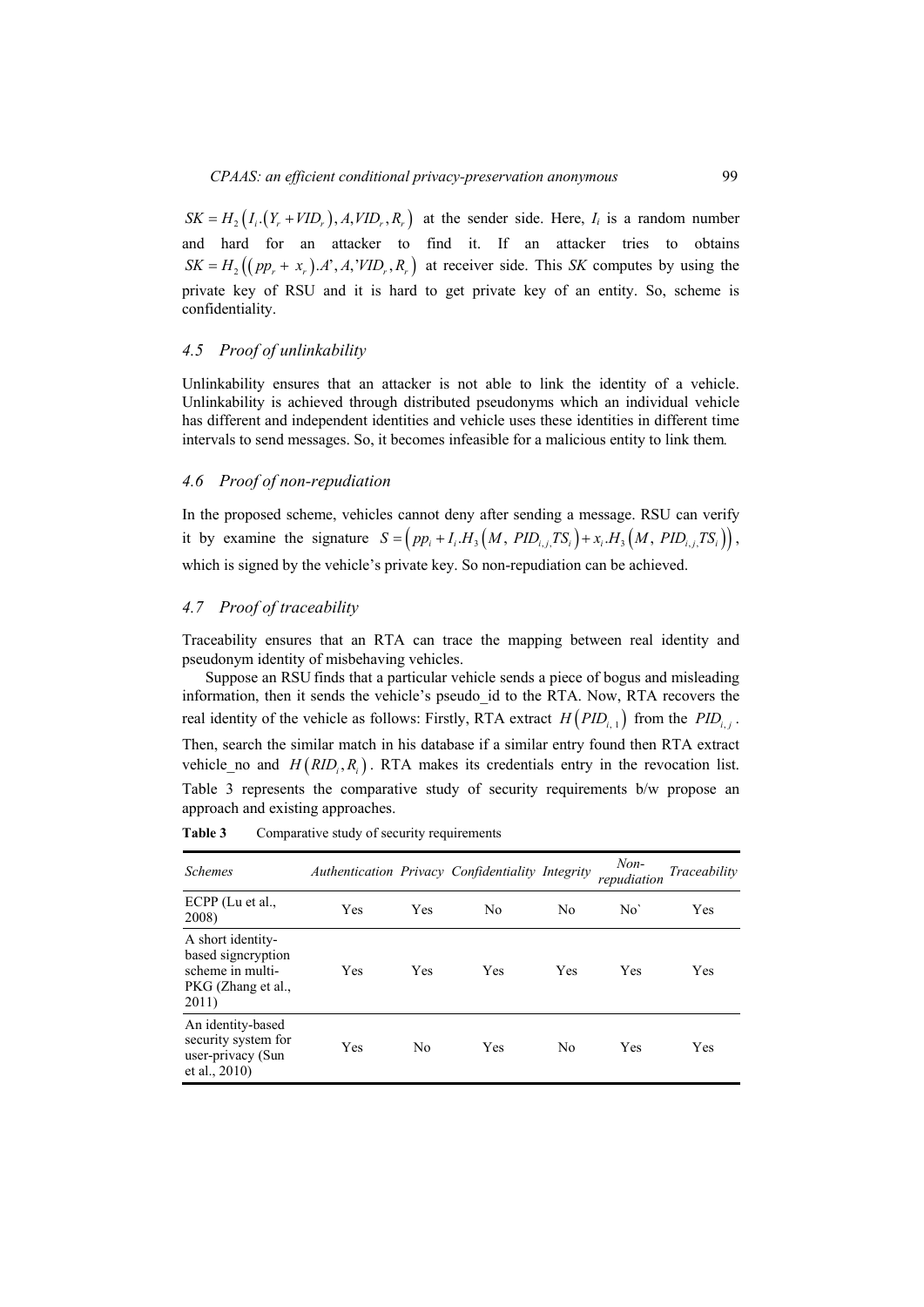| <b>Schemes</b>                                                                                                                         |     |            | Authentication Privacy Confidentiality Integrity |                | $Non-$<br>repudiation | Traceability |
|----------------------------------------------------------------------------------------------------------------------------------------|-----|------------|--------------------------------------------------|----------------|-----------------------|--------------|
| CPAS (Shim, 2012)                                                                                                                      | Yes | Yes        | N <sub>0</sub>                                   | Yes            | Yes                   | Yes          |
| An efficient<br>conditional privacy-<br>preserving<br>authentication<br>scheme for VSN<br>without pairing<br>$($ Lo and Tsai, 2016 $)$ | Yes | <b>Yes</b> | N <sub>0</sub>                                   | Yes            | Yes                   | Yes          |
| RAHAA (Pradweap<br>and Hansdah, 2013)                                                                                                  | Yes | Yes        | Yes                                              | Yes            | Yes                   | Yes          |
| EAAP(Azees et al.,<br>2017)                                                                                                            | Yes | <b>Yes</b> | N <sub>0</sub>                                   | N <sub>0</sub> | No                    | Yes          |
| <b>SACP</b><br>(Lu et al., 2018)                                                                                                       | Yes | Yes        | Yes                                              | Yes            | Yes                   | Yes          |
| Our scheme                                                                                                                             | Yes | Yes        | Yes                                              | Yes            | Yes                   | Yes          |

**Table 3** Comparative study of security requirements (continued)

# *4.8 Impersonate attack*

This attack happens in the lack of achieving authentication. In this, an entity that can be RSU, RTA, or a vehicle impersonating another entity with some of their benefit intentions. Our approach uses signcryption cryptography to ensure efficient authentication to reduce the chance of this attack in our system.

# *4.9 Sybil attack*

This attack is possible in a network whenever a node forges multiple identities and broadcasts messages with them. In the proposed system, each vehicle is assigned with a temporary credential with a specific lifetime. Owing to the limited lifetime of credentials, a vehicle must update pseudo id before its expiration. The newly assigned pseudo id overwrites the existing ones. This makes sure that a vehicle has one pseudonym at a time. This approach saves the system from the Sybil attack.

### *4.10 Identity escrow attack*

This attack takes place in the network when a user's private key is generated by a Trusted Third Party (TTP). TTP can use the user's private key on behalf of the private key's owner and send the information. In this non-repudiation can be compromised because the user can deny the message. In our proposed scheme, RTA must compute only partial credentials for vehicles or RSU, which makes RTA unaware of the private credentials of vehicles. So, the proposed scheme works against identity escrow problem and achieves non-repudiation.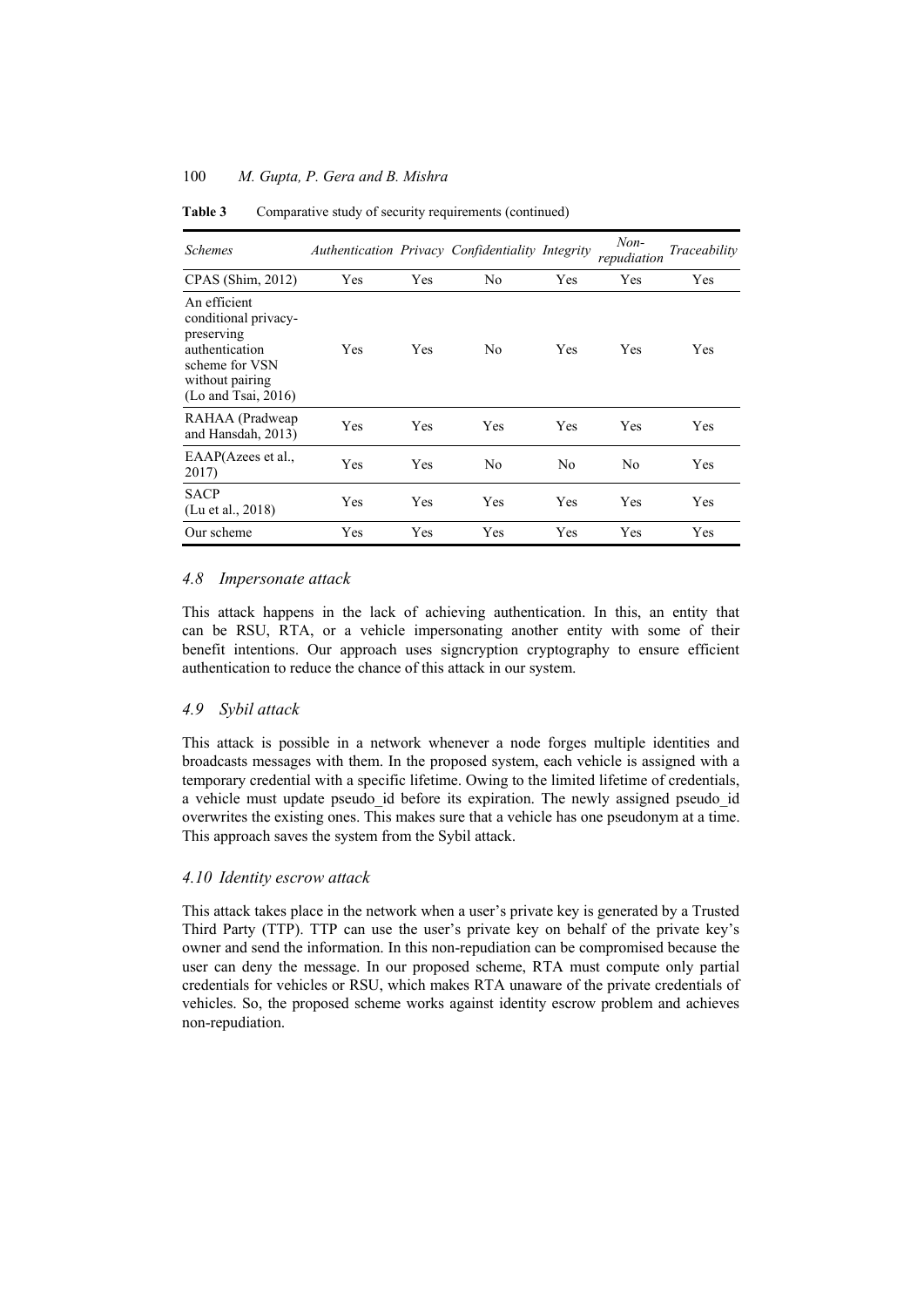#### *4.11 ID disclosure and location tracking attack*

These attacks are launched when an adversary continuously tracks the vehicles and links the sensitive information contained in the beacons. These attacks can be avoided by using distributed temporary credentials, and it must be updated periodically. The proposed approach using temporary pseudo\_id and vehicles periodically updates it through RSU. A comparative analysis of security attacks preserved by the existing scheme and proposed scheme is depicted in Table 4.

| <b>Schemes</b>                                                                                                                         | Impersonate | Sybil          | Modification   | $ID-$<br>disclosure | Replay         | Identity<br>escrow<br>problem |
|----------------------------------------------------------------------------------------------------------------------------------------|-------------|----------------|----------------|---------------------|----------------|-------------------------------|
| $ECPP$ (Lu et al.,<br>2008)                                                                                                            | Yes         | Yes            | N <sub>0</sub> | N <sub>0</sub>      | N <sub>0</sub> | No                            |
| A short identity-<br>based signcryption<br>scheme in multi-<br>PKG (Zhang et al.,<br>2011)                                             | Yes         | N <sub>0</sub> | N <sub>0</sub> | Yes                 | N <sub>0</sub> | No                            |
| An identity-based<br>security system<br>for user-privacy<br>(Sun et al., 2010)                                                         | Yes         | N <sub>0</sub> | N <sub>0</sub> | N <sub>0</sub>      | Yes            | No                            |
| CPAS (Shim, 2012)                                                                                                                      | Yes         | Yes            | Yes            | Yes                 | N <sub>0</sub> | N <sub>0</sub>                |
| An efficient<br>conditional privacy-<br>preserving<br>authentication<br>scheme for VSN<br>without pairing<br>$($ Lo and Tsai, 2016 $)$ | Yes         | Yes            | Yes            | Yes                 | N <sub>0</sub> | No                            |
| RAHAA (Pradweap<br>and Hansdah, 2013)                                                                                                  | Yes         | Yes            | Yes            | Yes                 | Yes            | Yes                           |
| EAAP<br>(Azees et al., 2017)                                                                                                           | Yes         | N <sub>0</sub> | N <sub>0</sub> | Yes                 | No             | Yes                           |
| <b>SACP</b><br>(Lu et al., 2018)                                                                                                       | Yes         | Yes            | Yes            | Yes                 | Yes            | No                            |
| Our scheme                                                                                                                             | Yes         | Yes            | Yes            | Yes                 | Yes            | Yes                           |

**Table 4** Comparative study of security attacks

Note: No – The scheme is prone to attack; Yes – The scheme is secure from the attack

### **5 Performance evaluation**

In this section, we compute the computational and communication overhead of our approach and compare it with other existing approaches.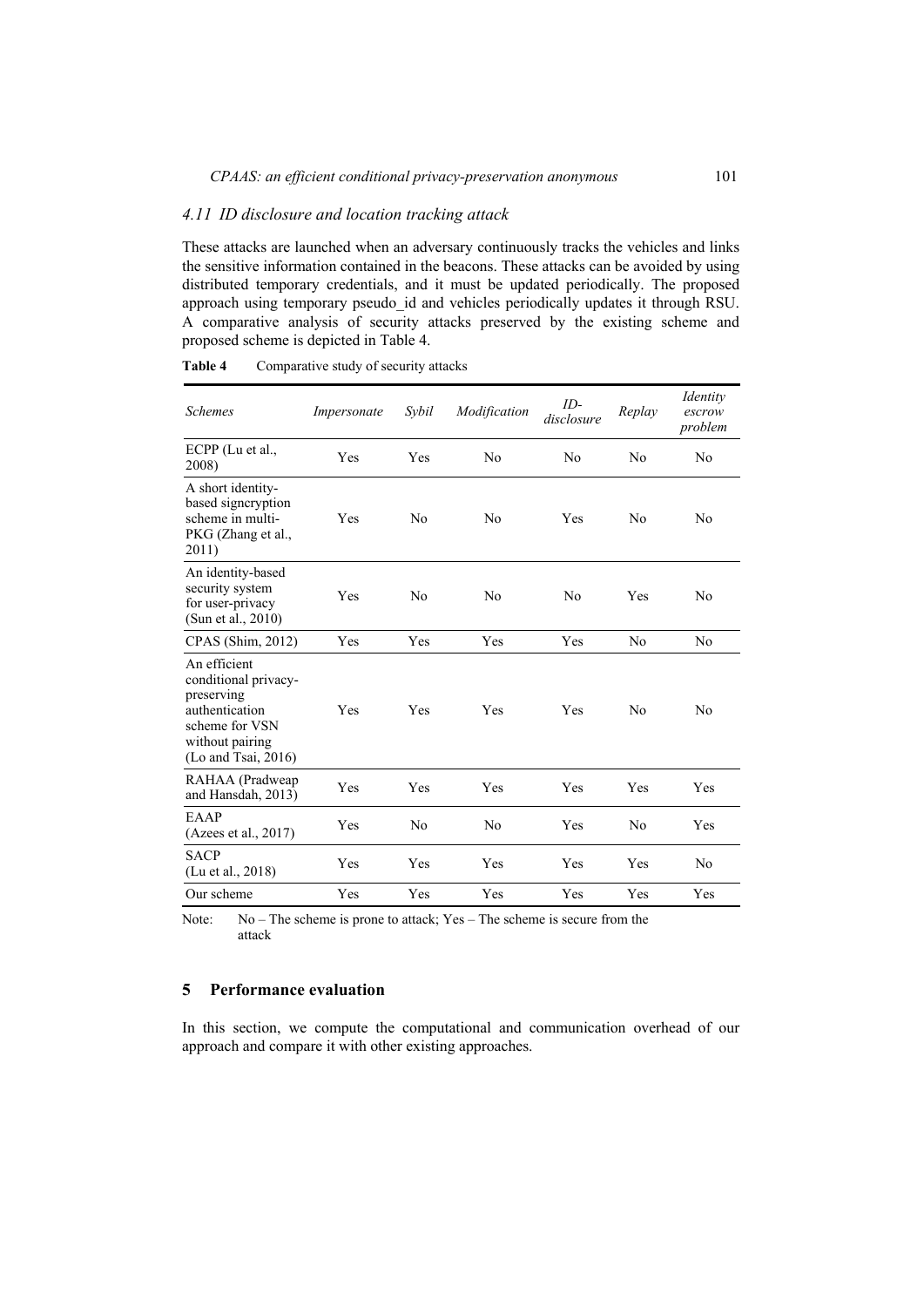# *5.1 Communication overhead*

In the proposed system, we are using ECC256 for achieving 128 bits of security strength. ECC256 uses a key size of 256 bits and ensures the same level of security strength as provided by RSA 3072-bit. The size of the points in bilinear pairing is 128 byte and size of finite field  $Z_p^*$  is 20 byte. For symmetric encryption, AES 128 is used which takes input and uses a 128-bit key size to encrypt and decrypt the message.

In the proposed approach, a vehicle sends a signcrypted message  $\Sigma = (C, S, A)$  where *C* is 32-byte long message, *S* is 32 bytes and 32 bytes for *A*. So, the total size of  $\Sigma = (C, S, A)$  is 96 bytes. If we discard the message part, i.e., *C* from it, then total signcryption size will be 96–32=64 bytes.

In addition, total size of signcrypted message is 64+45+4=113 bytes. Table 5 represents the comparisons between proposed approach and existing approaches. The proposed scheme has a smaller size signcrypted message, which results in a lower communication overhead. So, our scheme is better than the previously proposed approaches.

| <i>Scheme</i>                      | Signed message size |
|------------------------------------|---------------------|
| $CPAS$ (Shim, 2012)                | 209 bytes           |
| RAHAA (Pradweap and Hansdah, 2013) | 201 bytes           |
| EAAP (Azees et al., $2017$ )       | 996 bytes           |
| SACP (Lu et al., 2018)             | 136 bytes           |
| Our scheme                         | 113 bytes           |

| Comparisons of communication overhead<br>Table 5 |  |
|--------------------------------------------------|--|
|--------------------------------------------------|--|

# *5.2 Computational overhead*

This section presents the comparison between the proposed scheme with existing approaches based on the computation overhead. Let  $T_P$ ,  $T_E$ ,  $T_{PM}$  define the time for computing pairing operation, exponent, and point multiplication, respectively. In our scheme, the vehicle is signer that requires two multiplication and three scalar multiplication operations for signature generation and requires four scalar multiplications for signature verification. Our signature verification and generation process does not require any pairing operation, which decreases the time delay by a significant amount. Tables 6 and 7 present a comparison of computational overhead between proposed approach and existing approaches. The execution time required for different cryptographic functions running on Intel Pentium 4 3.0 GHz machine with 1 GB RAM is 1.50 ms for point multiplication, 8.15 ms for pairing operations and 5.3 ms for exponent (Lo and Tsai, 2016).

In a broadcast environment, the receiver would verify more messages than signing, so there is a significant requirement for verification could to done in minimal time. If we compare signature verification in our scheme with (Shim, 2012), it performs three pairing operations and one scalar multiplication. Pairing operation has a relatively higher computational cost than an operation of ECC. So signature verification in Shim (2012) is very high. RAHAA (Pradweap and Hansdah, 2013) performs three exponents operation on 1024 bits prime number for signature generation. It gives a 40% higher computational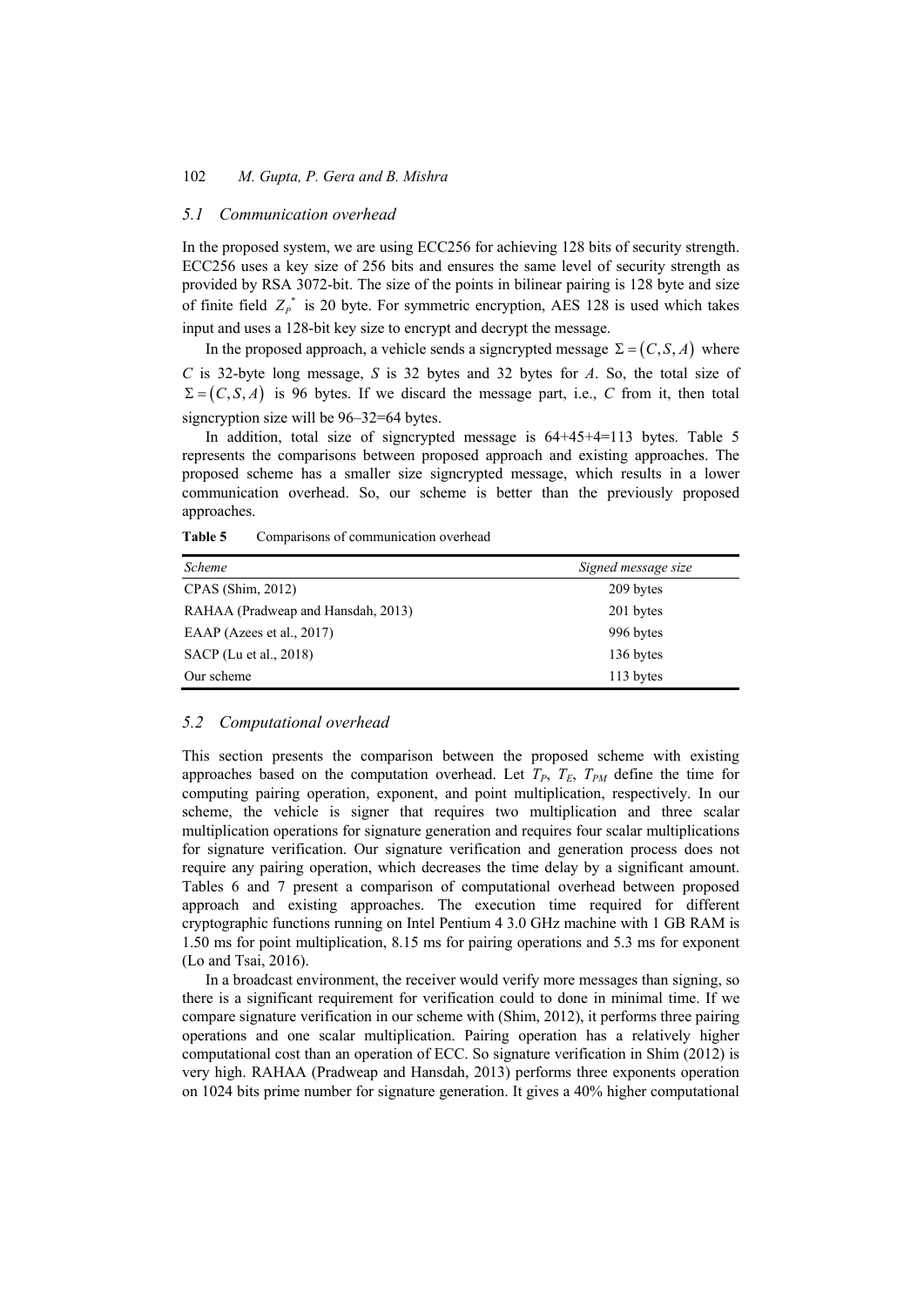cost in comparison to our scheme. EAAP (Azees et al., 2017), requires one exponent for signature generation which is acceptable in VANET. But, signature verification requires two bilinear pairing and five exponent operations which need 42.8 ms to verify a single message.

| Proposed approach                     | Signature<br>generation time (ms) | Signature<br>verification time (ms) |
|---------------------------------------|-----------------------------------|-------------------------------------|
| Zang et al. (2011)                    | 14.62                             | 16.24                               |
| $CPAS$ (Shim, 2012)                   | 3                                 | 24.48                               |
| RAHAA (Pradweap and<br>Hansdah, 2013) | 16                                | 10.6                                |
| EAAP (Azees et al., 2017)             | 5.3                               | 42.8                                |
| SACP (Lu et al., 2018)                | 1.5                               | 4.5                                 |
| Our scheme                            | 4.5                               | 6                                   |

Table 6 Required time comparison

Table 7 Comparative study of computational overhead

| Proposed approach                     | Signature generation | Signature verification |
|---------------------------------------|----------------------|------------------------|
| Zang et al. $(2011)$                  | $T_P+T_F+T_{PM}$     | $2T_P$                 |
| $CPAS$ (Shim, 2012)                   | $2T_{PM}$            | $3T_P$                 |
| RAHAA (Pradweap and<br>Hansdah, 2013) | $3T_{\rm E}$         | $2T_F$                 |
| EAAP (Azees et al., 2017)             | $T_F$                | $2 T_P + 5 T_F$        |
| SACP (Lu et al., 2018)                | $T_{PM}$             | $3T_{PM}$              |
| Our scheme                            | $3T_{PM}$            | $4T_{PM}$              |

SACP (Lu et al., 2018) has less computational cost in comparision to our scheme. However, this scheme is susceptible to identity escrow attack which is solved in our scheme.

Figure 1 presents the resultant graph for comparison of computational cost for signature generation and verification between proposed scheme and existing schemes.



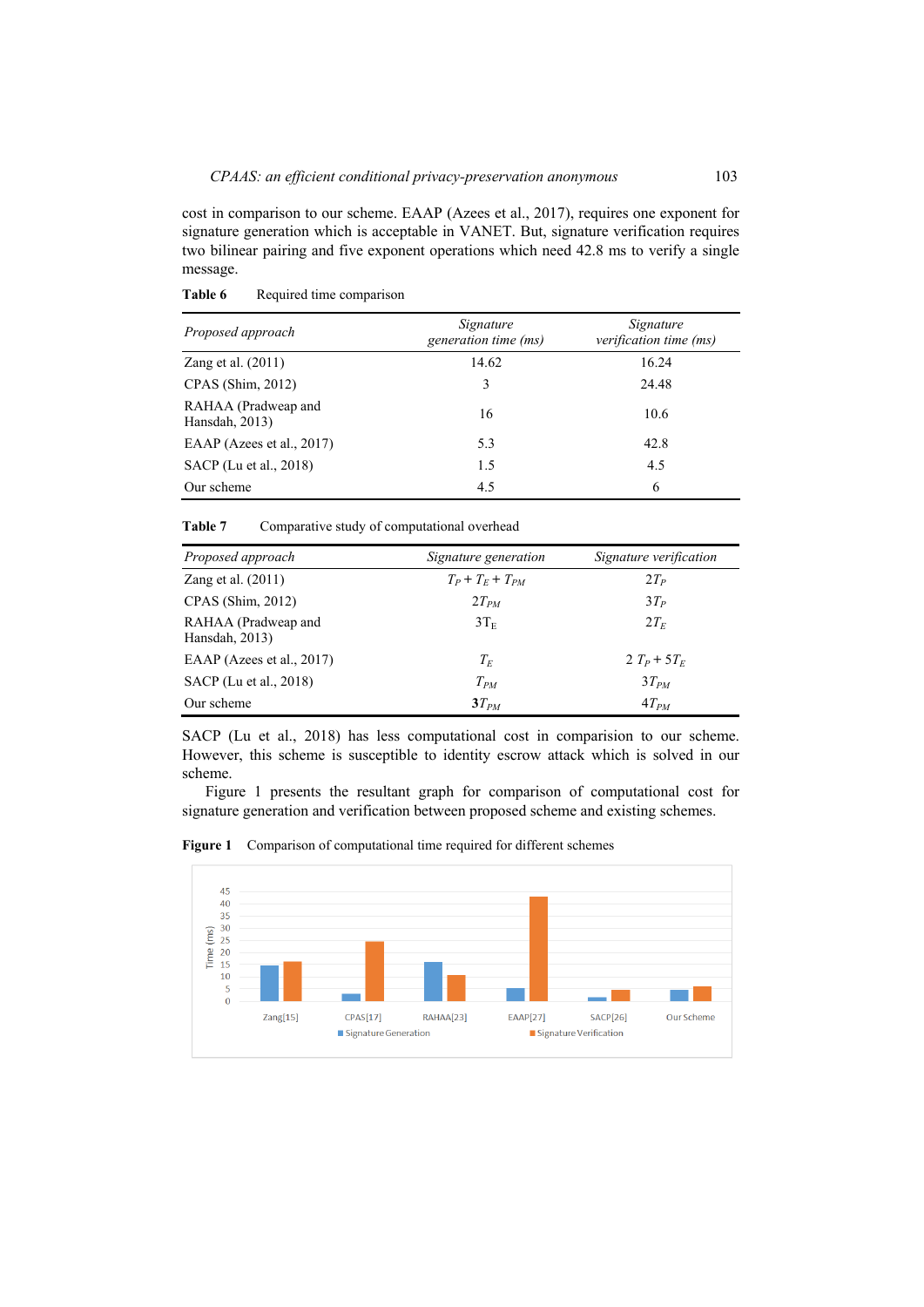### **5 Conclusion**

In this paper, we proposed an efficient anonymous authentication protocol centred on ID-based certificateless signcryption for achieving security and privacy in the VANET. The protocol has salient features like semi-trusted authorities, effective pseudonyms management, less communication overhead, etc. The proposed model uses certificateless signcryption to generate and verify the signcrypted messages, which improves bandwidth utilisation. Security analysis states that the proposed approach achieved most of the security requirements such as confidentiality, integrity, privacy, authentication, nonrepudiation, etc. So, in brief, our proposed approach achieves most of the security requirements with a smaller communication overhead.

### **References**

- Al-Riyami, S.S. and Paterson, K.G. (2003) 'Certificateless public key cryptography', Laih, C-S. (Ed.): *International Conference on the Theory and Application of Cryptology and Information Security*, Springer Berlin Heidelberg, pp.452–473.
- Azees, M., Vijayakumar, P. and Deboarh, L.J. (2017) 'EAAP: efficient anonymous authentication with conditional privacy-preserving scheme for vehicular ad hoc networks', *IEEE Transactions on Intelligent Transportation Systems*, Vol. 18, No. 9, pp.2467–2476.
- Gamage, C., Gras, B., Crispo, B. and Tanenbaum, A.S. (2003) 'An identity-based ring signature scheme with enhanced privacy', *Proceedings of the SecureComm*, pp.1–5.
- Han, Y., Fang, D., Yue, Z. and Zhang, J. (2014, September) 'SCHAP: the aggregate signcryption based hybrid authentication protocol for VANET', *International Conference on the Internet of Vehicles*, Springer, Cham, pp.218–226.
- Hu, C., Chim, T.W., Yiu, S.M., Hui, L.C. and Li, V.O. (2012) 'Efficient HMAC-based secure communication for VANETs', *Computer Networks*, Vol. 56, No. 9, pp.2292–2303.
- IEEE Trial-Use Standard for Wireless Access in Vehicular Environments (WAVE) (2006) *Security Services for Applications and Management Messages,* IEEE Std. 1609.2, July 2006.
- Kamat, P., Baliga, A. and Trappe, W. (2006) 'An identity-based security framework for VANETs', *Proceedings of the 3rd International Workshop on Vehicular Ad Hoc Networks*, ACM, pp.94–95.
- Kapoor, V., Abraham, V.S. and Singh, R. (2008) 'Elliptic curve cryptography', *ACM Ubiquity*, Vol. 9, pp.1–8.
- Kazemi, M., Delavar, M., Mohajeri, J. and Salmasizadeh, M. (2018) 'On the security of an efficient anonymous authentication with conditional privacy-preserving scheme for vehicular ad hoc networks', *Proceedings of the IEEE Iranian Conference on Electrical Engineering (ICEE)*, IEEE, pp.510–514.
- Li, F. and Wang, Y. (2007) 'Routing in vehicular ad hoc networks: a survey', *IEEE Vehicular Technology Magazine*, Vol. 2, No. 2, pp.12–22.
- Liu, J.K., Yuen, T.H., Au, M.H. and Su01silo, W. (2014) 'Improvements on an authentication scheme for vehicular sensor networks', *Expert Systems with Applications*, Vol. 41, No. 5, pp.2559–2564.
- Lo, N.W. and Tsai, J.L. (2016) 'An efficient conditional privacy-preserving authentication scheme for vehicular sensor networks without pairings', *IEEE Transactions on Intelligent Transportation Systems*, Vol. 17, No. 5, pp.1319–1328.
- Lu, M., Wu, Y., Xu, Y., Yang, Y. and Wang, J. (2018) 'SACP: a signcryption-based authentication scheme with conditional privacy preservation for VANET', *Proceedings of the International Conference on Wireless Algorithms, Systems, and Applications*, Springer, Cham, pp.773–779.